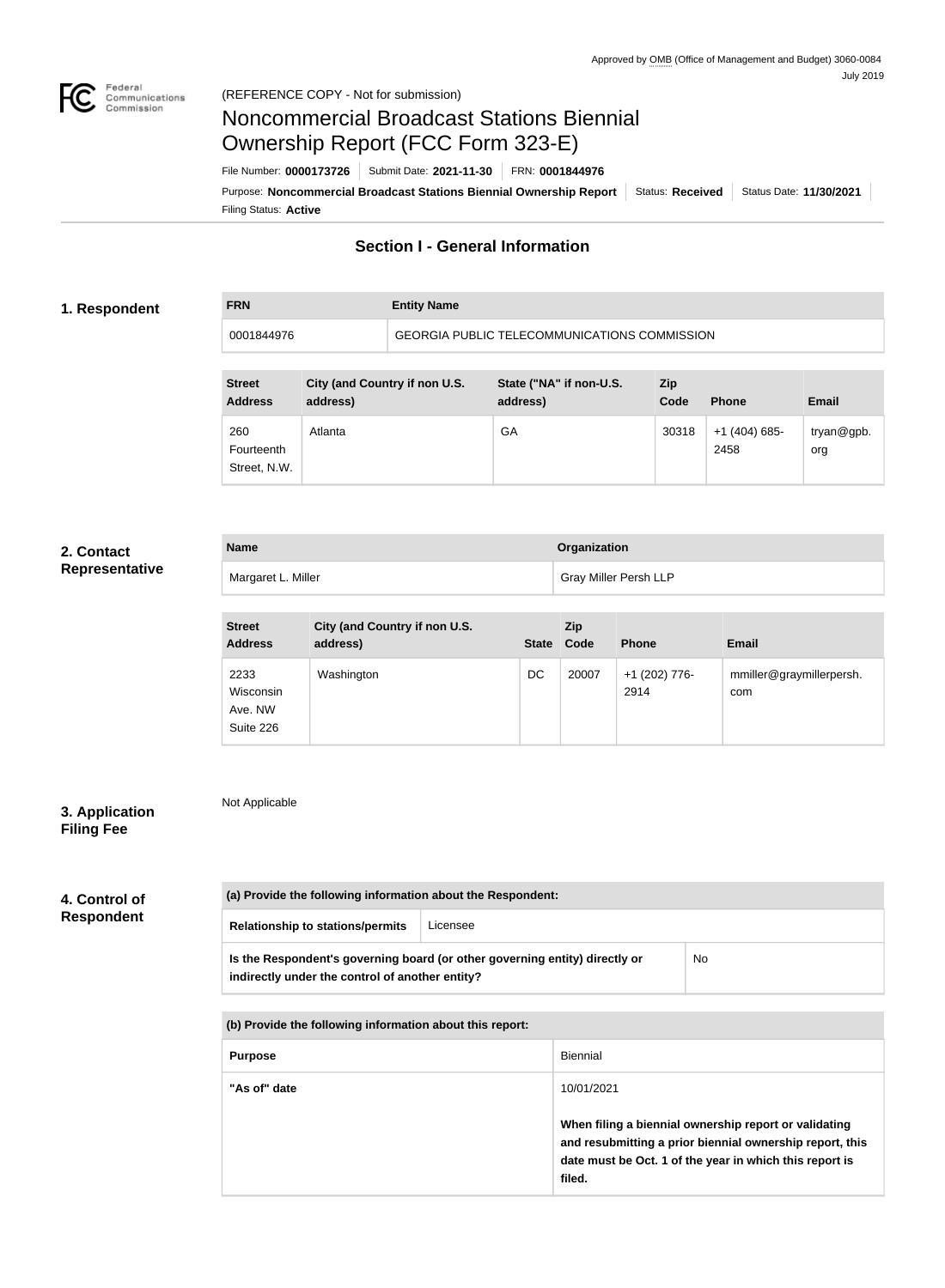**5. Licensee(s) and Station(s)**

#### **Respondent is filing this report to cover the following Licensee(s) and station(s):**

| Licensee/Permittee Name                             | <b>FRN</b> |
|-----------------------------------------------------|------------|
| <b>GEORGIA PUBLIC TELECOMMUNICATIONS COMMISSION</b> | 0001844976 |

| Fac. ID No. | <b>Call Sign</b> | <b>City</b>         | <b>State</b> | <b>Service</b> |
|-------------|------------------|---------------------|--------------|----------------|
| 2309        | WNGH-FM          | <b>CHATSWORTH</b>   | GA           | <b>FM</b>      |
| 6797        | <b>WGPB</b>      | <b>ROME</b>         | GA           | <b>FM</b>      |
| 22982       | <b>WUGA</b>      | <b>ATHENS</b>       | GA           | <b>FM</b>      |
| 23917       | WABW-TV          | PELHAM              | GA           | <b>DTV</b>     |
| 23918       | WJSP-TV          | <b>COLUMBUS</b>     | GA           | <b>DTV</b>     |
| 23919       | <b>WUNV</b>      | <b>ALBANY</b>       | GA           | <b>FM</b>      |
| 23921       | <b>WWET</b>      | <b>VALDOSTA</b>     | GA           | <b>FM</b>      |
| 23922       | WACG-FM          | <b>AUGUSTA</b>      | GA           | <b>FM</b>      |
| 23923       | <b>WXVS</b>      | <b>WAYCROSS</b>     | GA           | <b>FM</b>      |
| 23925       | <b>WABR</b>      | <b>TIFTON</b>       | GA           | <b>FM</b>      |
| 23926       | <b>WSVH</b>      | SAVANNAH            | GA           | <b>FM</b>      |
| 23927       | WJSP-FM          | <b>WARM SPRINGS</b> | GA           | <b>FM</b>      |
| 23929       | WXGA-TV          | <b>WAYCROSS</b>     | GA           | <b>DTV</b>     |
| 23930       | WACS-TV          | <b>DAWSON</b>       | GA           | <b>DTV</b>     |
| 23935       | WMUM-TV          | <b>COCHRAN</b>      | GA           | <b>DTV</b>     |
| 23937       | WCES-TV          | <b>WRENS</b>        | GA           | <b>DTV</b>     |
| 23939       | WMUM-FM          | <b>COCHRAN</b>      | GA           | <b>FM</b>      |
| 23942       | WNGH-TV          | <b>CHATSWORTH</b>   | GA           | <b>DTV</b>     |
| 23944       | WWIO-FM          | <b>BRUNSWICK</b>    | GA           | <b>FM</b>      |
| 23946       | WJWV             | <b>FORT GAINES</b>  | GA           | FM             |
| 23947       | <b>WVAN-TV</b>   | SAVANNAH            | GA           | <b>DTV</b>     |
| 23948       | <b>WGTV</b>      | <b>ATHENS</b>       | GA           | <b>DTV</b>     |
| 23949       | <b>WPPR</b>      | <b>DEMOREST</b>     | GA           | <b>FM</b>      |
| 71602       | <b>WUWG</b>      | CARROLLTON          | GA           | <b>FM</b>      |
| 76477       | <b>WNGU</b>      | <b>DAHLONEGA</b>    | GA           | <b>FM</b>      |

## **Section II – Biennial Ownership Information**

**1. 47 C.F.R. Section 73.3613 Documents**

Licensee Respondents that hold authorizations for one or more full power television, AM, and/or FM stations should list all contracts and other instruments set forth in 47 C.F.R. Section 73.3613(a) through (c) for the facility or facilities listed on this report. If the agreement is a network affiliation agreement, check the appropriate box. Otherwise, select "Other." Non-Licensee Respondents should select "Not Applicable" in response to this question.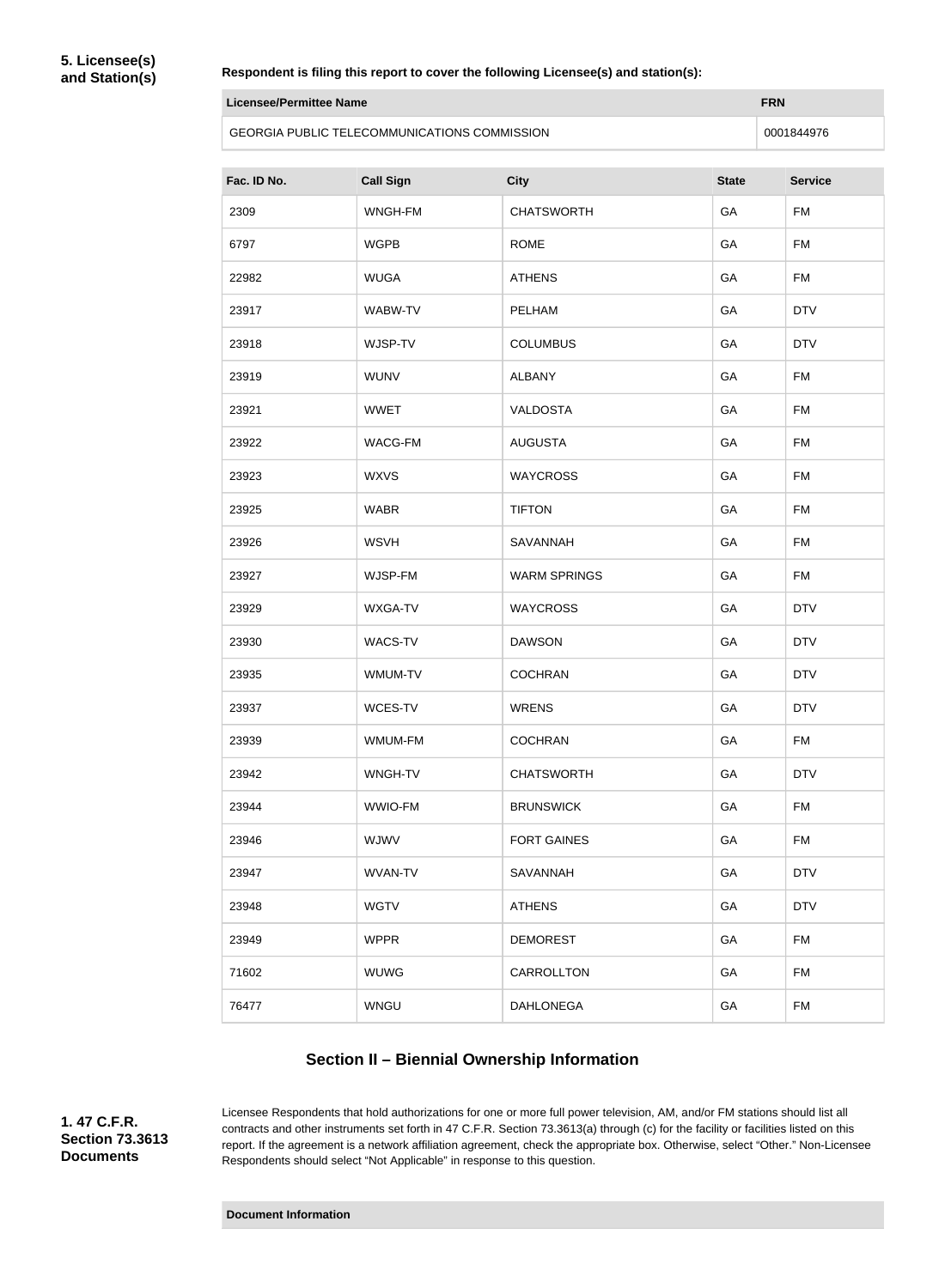| Description of contract or instrument           | PBS Member Station Agreement                      |
|-------------------------------------------------|---------------------------------------------------|
| Parties to contract or instrument               | PBS and GPTC                                      |
| Date of execution                               | 06/2021                                           |
| Date of expiration                              | 06/2022                                           |
| <b>Agreement type</b><br>(check all that apply) | Other<br>Agreement Type: PBS Membership Agreement |

#### **Document Information**

| Description of contract or instrument           | Amendment to Radio Cooperation Agreement                                                             |
|-------------------------------------------------|------------------------------------------------------------------------------------------------------|
| Parties to contract or instrument               | University of Georgia and GPTC                                                                       |
| Date of execution                               | 01/2011                                                                                              |
| Date of expiration                              | No expiration date                                                                                   |
| <b>Agreement type</b><br>(check all that apply) | Other<br><b>Agreement Type: Radio Cooperation Agreement between</b><br>two State of Georgia entities |

#### **2. Ownership Interests**

**(a)** Ownership Interests. This Question requires Respondents to enter detailed information about ownership interests by generating a series of subforms. Answer each question on each subform. The first subform listing should be for the Respondent itself. If the Respondent is not a natural person, also list each of the officers, members of the governing board (or other governing entity), stockholders, and any other persons or entities with a direct attributable interest in the Respondent pursuant to the standards set forth in 47 C.F.R. Section 73.3555. (A "direct" interest is one that is not held through any intervening companies or entities.) List each interest holder with a direct attributable interest in the Respondent separately.

Leave the percentage of total assets (Equity Debt Plus) field blank for an interest holder unless that interest holder has an attributable interest in the Respondent solely on the basis of the Commission's Equity Debt Plus attribution standard, 47 C.F.R. Section 73.3555, Note 2(i).

In the case of vertical or indirect ownership structures, list only those interests in the Respondent that also represent an attributable interest in the Licensee(s) for which the report is being submitted.

Entities that are part of an organizational structure that includes holding companies or other forms of indirect ownership must file separate ownership reports. In such a structure do not report, or file a separate report for, any interest holder that does not have an attributable interest in the Licensee(s) for which the report is being submitted.

Please see the Instructions for further detail concerning interests that must be reported in response to this question.

The Respondent must provide an FCC Registration Number for each interest holder reported in response to this question. Please see the Instructions for detailed information and guidance concerning this requirement.

| <b>Ownership Information</b> |                                              |                             |  |
|------------------------------|----------------------------------------------|-----------------------------|--|
| <b>FRN</b>                   | 0001844976                                   |                             |  |
| <b>Entity Name</b>           | GEORGIA PUBLIC TELECOMMUNICATIONS COMMISSION |                             |  |
| <b>Address</b>               | PO Box                                       |                             |  |
|                              | <b>Street 1</b>                              | 260 Fourteenth Street, N.W. |  |
|                              | <b>Street 2</b>                              |                             |  |
|                              | <b>City</b>                                  | Atlanta                     |  |
|                              | State ("NA" if non-U.S.<br>address)          | GA                          |  |
|                              | <b>Zip/Postal Code</b>                       | 30318                       |  |
|                              | Country (if non-U.S.                         | <b>United States</b>        |  |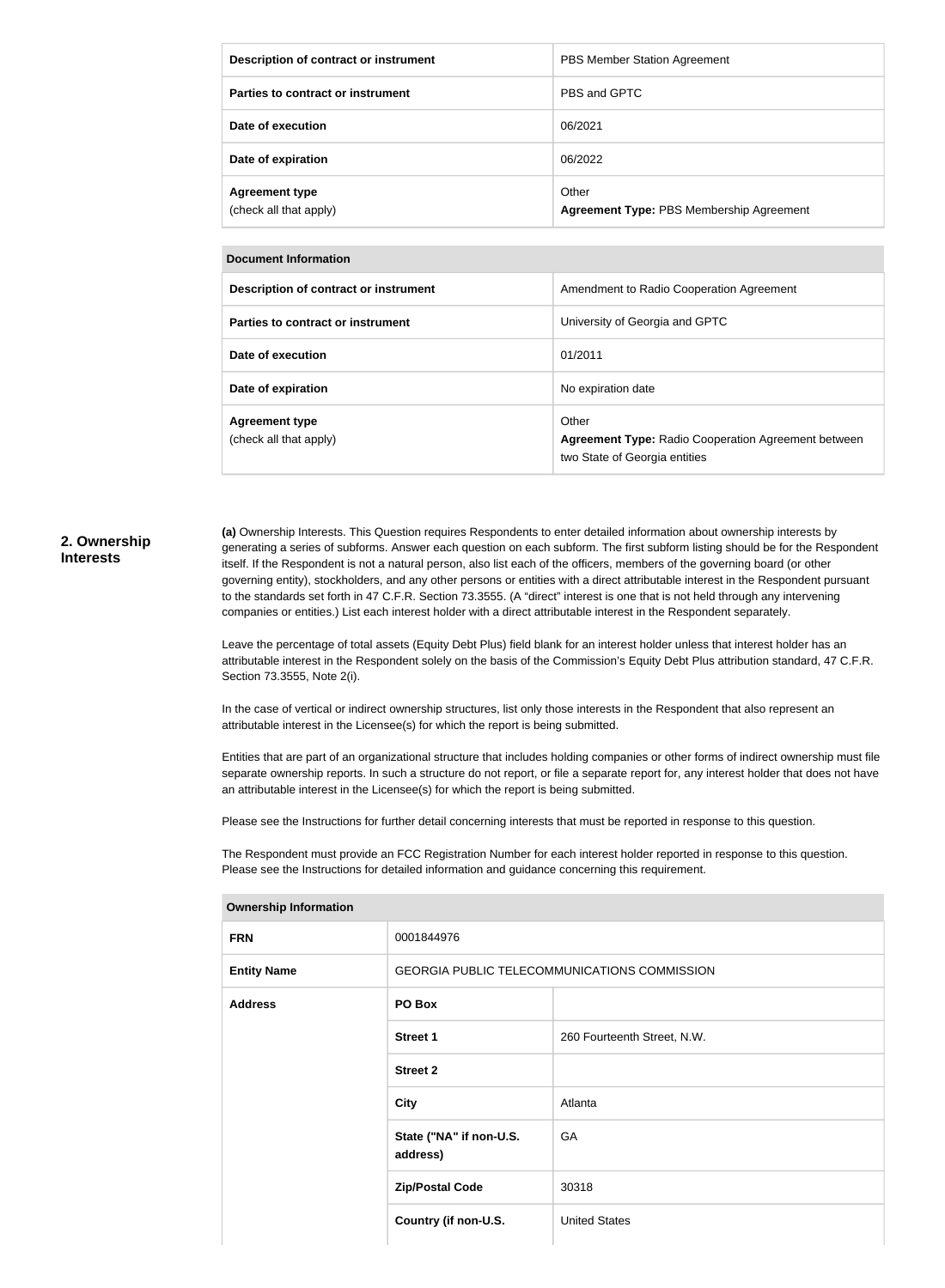|                                                                                                                                   | address)                                                |         |  |  |
|-----------------------------------------------------------------------------------------------------------------------------------|---------------------------------------------------------|---------|--|--|
| <b>Listing Type</b>                                                                                                               | Respondent                                              |         |  |  |
| <b>Positional Interests</b><br>(check all that apply)                                                                             | Respondent                                              |         |  |  |
| <b>Tribal Nation or Tribal</b><br><b>Entity</b>                                                                                   | Interest holder is not a Tribal nation or Tribal entity |         |  |  |
| <b>Interest Percentages</b>                                                                                                       | Voting                                                  | $0.0\%$ |  |  |
| (enter percentage values<br>from 0.0 to 100.0)                                                                                    | <b>Equity</b>                                           | 0.0%    |  |  |
|                                                                                                                                   | 0.0%<br><b>Total assets (Equity Debt</b><br>Plus)       |         |  |  |
| Does interest holder have an attributable interest in one or more broadcast stations<br>No.<br>that do not appear on this report? |                                                         |         |  |  |

| <b>Ownership Information</b>                              |                                                                                      |                                  |    |
|-----------------------------------------------------------|--------------------------------------------------------------------------------------|----------------------------------|----|
| <b>FRN</b>                                                | 9990131666                                                                           |                                  |    |
| <b>Name</b>                                               | Sloane N. Drake                                                                      |                                  |    |
| <b>Address</b>                                            | PO Box                                                                               |                                  |    |
|                                                           | <b>Street 1</b>                                                                      | 241 Ralph McGill Blvd            |    |
|                                                           | <b>Street 2</b>                                                                      |                                  |    |
|                                                           | <b>City</b>                                                                          | Atlanta                          |    |
|                                                           | State ("NA" if non-U.S.<br>address)                                                  | GA                               |    |
|                                                           | <b>Zip/Postal Code</b>                                                               | 30308                            |    |
|                                                           | Country (if non-U.S.<br>address)                                                     | <b>United States</b>             |    |
| <b>Listing Type</b>                                       | Other Interest Holder                                                                |                                  |    |
| <b>Positional Interests</b><br>(check all that apply)     | Member of Governing Board (or other governing entity)                                |                                  |    |
| <b>Principal Profession or</b><br><b>Occupation</b>       | SVP, Human Resources                                                                 |                                  |    |
| By Whom Appointed or<br><b>Elected</b>                    | Governor                                                                             |                                  |    |
| Citizenship, Gender,                                      | <b>Citizenship</b>                                                                   | US                               |    |
| <b>Ethnicity, and Race</b><br><b>Information (Natural</b> | Gender                                                                               | Female                           |    |
| <b>Persons Only)</b>                                      | <b>Ethnicity</b>                                                                     | Not Hispanic or Latino           |    |
|                                                           | Race                                                                                 | <b>Black or African American</b> |    |
| <b>Interest Percentages</b>                               | Voting                                                                               | 11.1%                            |    |
| (enter percentage values<br>from 0.0 to 100.0)            | <b>Equity</b>                                                                        | 0.0%                             |    |
|                                                           | <b>Total assets (Equity Debt</b><br>Plus)                                            |                                  |    |
|                                                           | Does interest holder have an attributable interest in one or more broadcast stations |                                  | No |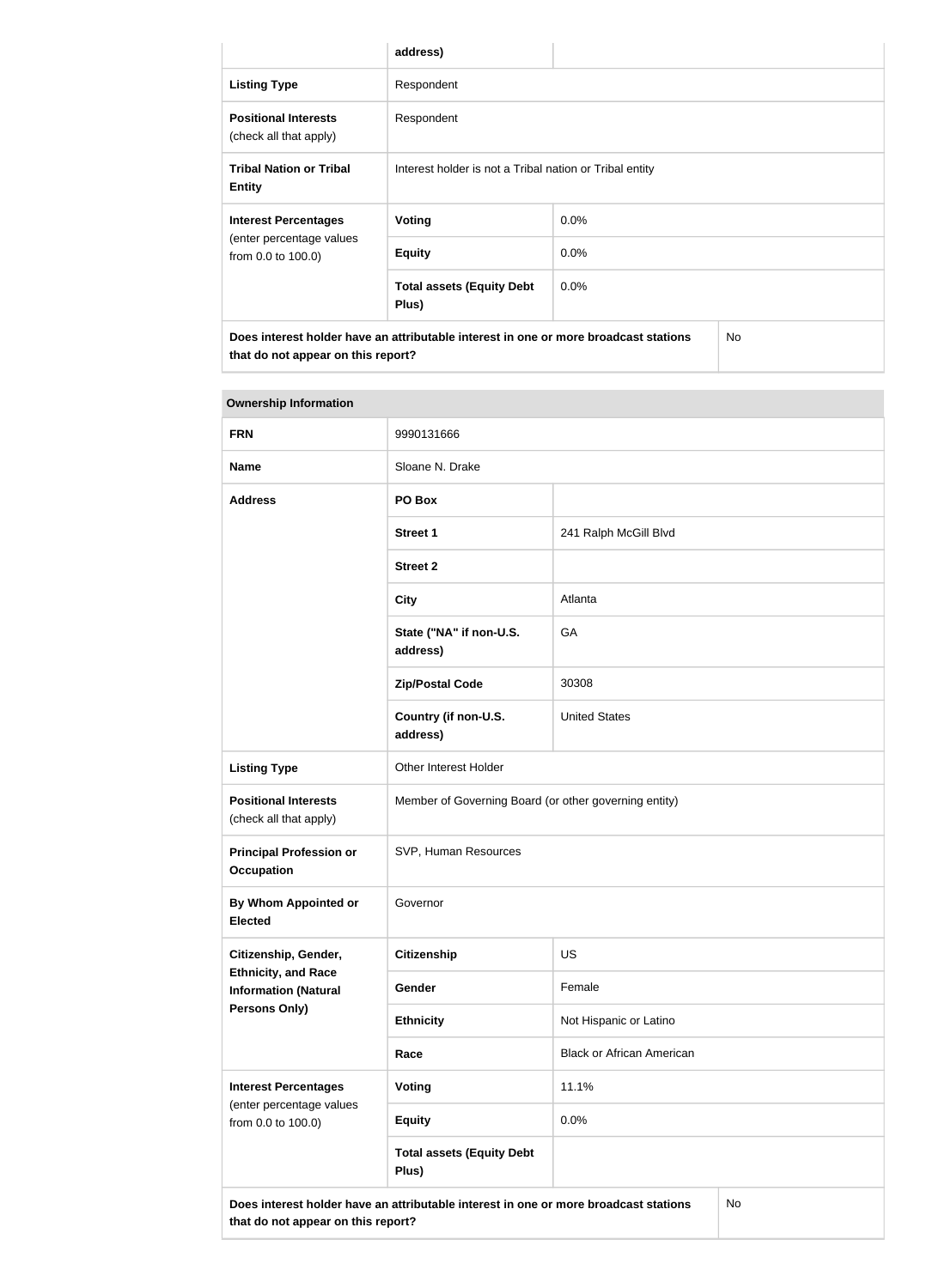| <b>Ownership Information</b>                                                                                                     |                                                       |                        |  |
|----------------------------------------------------------------------------------------------------------------------------------|-------------------------------------------------------|------------------------|--|
| <b>FRN</b>                                                                                                                       | 9990131681                                            |                        |  |
| <b>Name</b>                                                                                                                      | Hala Gaines Moddelmog                                 |                        |  |
| <b>Address</b>                                                                                                                   | PO Box                                                |                        |  |
|                                                                                                                                  | <b>Street 1</b>                                       | 207 15th St. NE        |  |
|                                                                                                                                  | <b>Street 2</b>                                       |                        |  |
|                                                                                                                                  | <b>City</b>                                           | Atlanta                |  |
|                                                                                                                                  | State ("NA" if non-U.S.<br>address)                   | GA                     |  |
|                                                                                                                                  | <b>Zip/Postal Code</b>                                | 30309                  |  |
|                                                                                                                                  | Country (if non-U.S.<br>address)                      | <b>United States</b>   |  |
| <b>Listing Type</b>                                                                                                              | Other Interest Holder                                 |                        |  |
| <b>Positional Interests</b><br>(check all that apply)                                                                            | Member of Governing Board (or other governing entity) |                        |  |
| <b>Principal Profession or</b><br><b>Occupation</b>                                                                              | CEO, Woodruff Arts Center                             |                        |  |
| <b>By Whom Appointed or</b><br><b>Elected</b>                                                                                    | Governor                                              |                        |  |
| Citizenship, Gender,                                                                                                             | <b>Citizenship</b>                                    | US                     |  |
| <b>Ethnicity, and Race</b><br><b>Information (Natural</b>                                                                        | Gender                                                | Female                 |  |
| <b>Persons Only)</b>                                                                                                             | <b>Ethnicity</b>                                      | Not Hispanic or Latino |  |
|                                                                                                                                  | Race                                                  | White                  |  |
| <b>Interest Percentages</b><br>(enter percentage values<br>from 0.0 to 100.0)                                                    | Voting                                                | 11.1%                  |  |
|                                                                                                                                  | <b>Equity</b>                                         | 0.0%                   |  |
|                                                                                                                                  | <b>Total assets (Equity Debt</b><br>Plus)             |                        |  |
| Does interest holder have an attributable interest in one or more broadcast stations<br>No<br>that do not appear on this report? |                                                       |                        |  |

| <b>Ownership Information</b> |                                     |                      |
|------------------------------|-------------------------------------|----------------------|
| <b>FRN</b>                   | 9990131690                          |                      |
| <b>Name</b>                  | Mary Ellen Imlay                    |                      |
| <b>Address</b>               | PO Box                              |                      |
|                              | Street 1                            | 4401 Davidson Avenue |
|                              | <b>Street 2</b>                     |                      |
|                              | <b>City</b>                         | Atlanta              |
|                              | State ("NA" if non-U.S.<br>address) | GA                   |
|                              | <b>Zip/Postal Code</b>              | 30319                |
|                              |                                     |                      |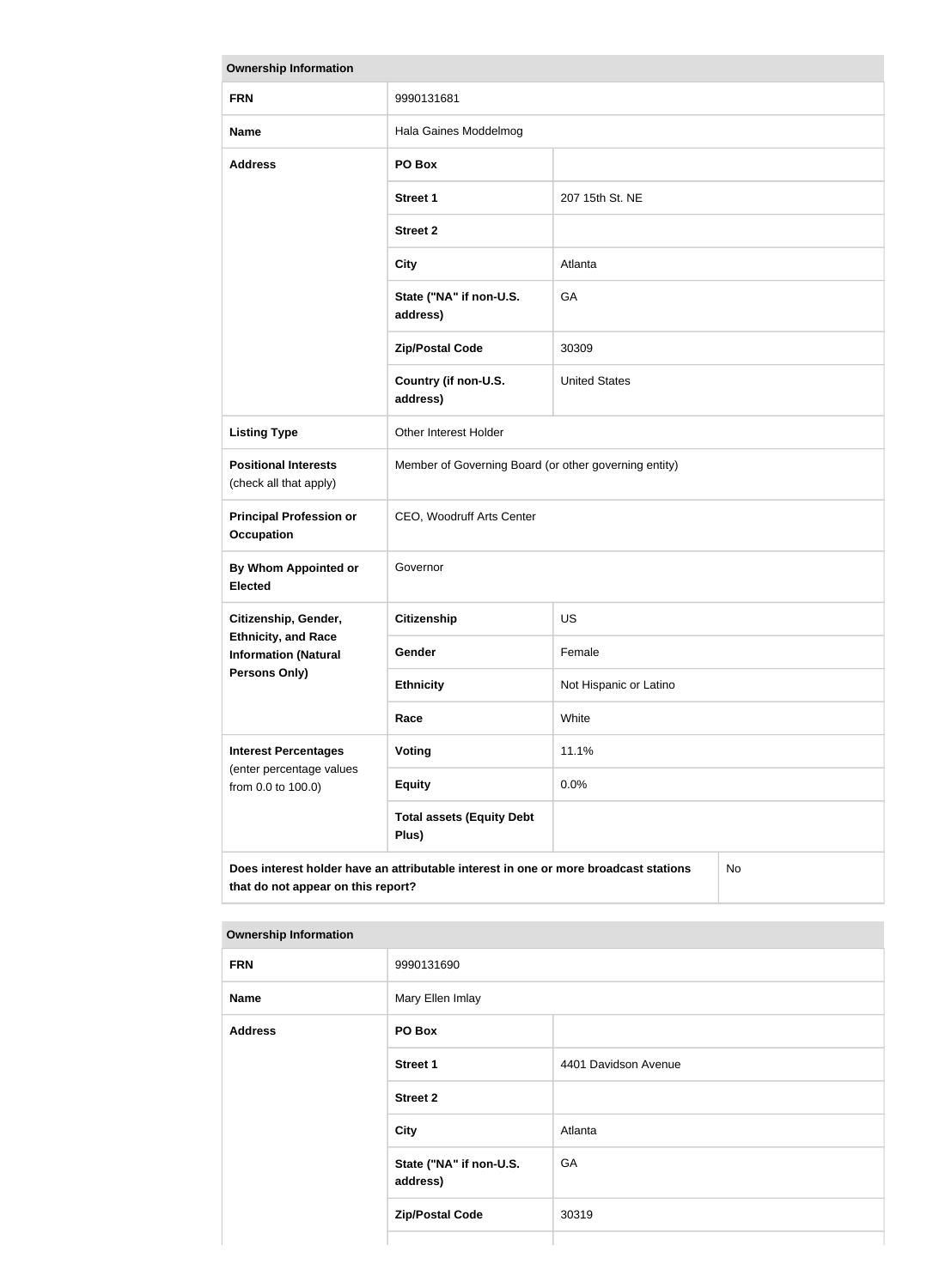|                                                                                            | Country (if non-U.S.<br>address)                      | <b>United States</b>   |  |
|--------------------------------------------------------------------------------------------|-------------------------------------------------------|------------------------|--|
| <b>Listing Type</b>                                                                        | <b>Other Interest Holder</b>                          |                        |  |
| <b>Positional Interests</b><br>(check all that apply)                                      | Member of Governing Board (or other governing entity) |                        |  |
| <b>Principal Profession or</b><br><b>Occupation</b>                                        | Chairman, The Imlay Foundation                        |                        |  |
| By Whom Appointed or<br><b>Elected</b>                                                     | Governor                                              |                        |  |
| Citizenship, Gender,                                                                       | <b>Citizenship</b>                                    | <b>US</b>              |  |
| <b>Ethnicity, and Race</b><br><b>Information (Natural</b>                                  | <b>Gender</b>                                         | Female                 |  |
| Persons Only)                                                                              | <b>Ethnicity</b>                                      | Not Hispanic or Latino |  |
|                                                                                            | Race                                                  | White                  |  |
| <b>Interest Percentages</b>                                                                | Voting                                                | 11.1%                  |  |
| (enter percentage values<br>from 0.0 to 100.0)                                             | <b>Equity</b>                                         | 0.0%                   |  |
|                                                                                            | <b>Total assets (Equity Debt</b><br>Plus)             |                        |  |
| Does interest holder have an attributable interest in one or more broadcast stations<br>No |                                                       |                        |  |

**Ownership Information FRN** 9990131696 **Name** Teya Ryan **Address PO Box Street 1** 4550 Misty Meadows Drive **Street 2 City** Marietta **State ("NA" if non-U.S. address)** GA **Zip/Postal Code** 30066 **Country (if non-U.S. address)** United States **Listing Type** Other Interest Holder **Positional Interests** (check all that apply) Officer, Other - CEO, Georgia Public Telecommunications Commission **Principal Profession or Occupation** Public TV Executive **By Whom Appointed or Elected** Georgia Public Telecommunications Commission **Citizenship, Gender, Ethnicity, and Race Information (Natural Persons Only) Citizenship** US Gender Female **Ethnicity** Not Hispanic or Latino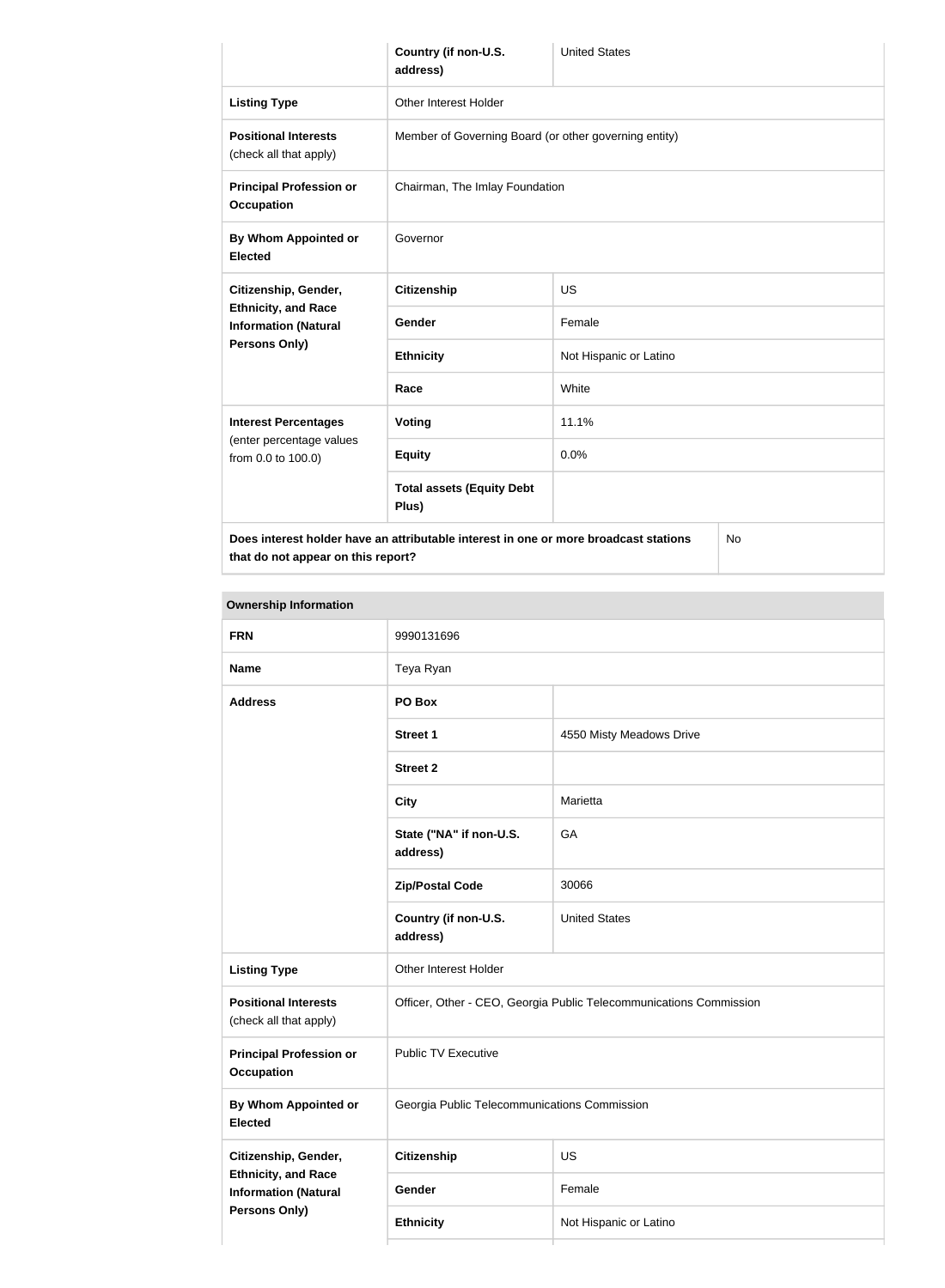|                                                                                             | Race                                      | White   |  |
|---------------------------------------------------------------------------------------------|-------------------------------------------|---------|--|
| <b>Interest Percentages</b><br>(enter percentage values<br>from 0.0 to 100.0)               | Voting                                    | $0.0\%$ |  |
|                                                                                             | <b>Equity</b>                             | $0.0\%$ |  |
|                                                                                             | <b>Total assets (Equity Debt</b><br>Plus) |         |  |
| Does interest holder have an attributable interest in one or more broadcast stations<br>No. |                                           |         |  |

| <b>Ownership Information</b>                                                  |                                                       |                      |
|-------------------------------------------------------------------------------|-------------------------------------------------------|----------------------|
| <b>FRN</b>                                                                    | 9990138938                                            |                      |
| <b>Name</b>                                                                   | Camila Knowles                                        |                      |
| <b>Address</b>                                                                | PO Box                                                |                      |
|                                                                               | <b>Street 1</b>                                       | 5200 Buffington Road |
|                                                                               | <b>Street 2</b>                                       | Suite 650            |
|                                                                               | <b>City</b>                                           | Atlanta              |
|                                                                               | State ("NA" if non-U.S.<br>address)                   | GA                   |
|                                                                               | <b>Zip/Postal Code</b>                                | 30349                |
|                                                                               | Country (if non-U.S.<br>address)                      | <b>United States</b> |
| <b>Listing Type</b>                                                           | Other Interest Holder                                 |                      |
| <b>Positional Interests</b><br>(check all that apply)                         | Member of Governing Board (or other governing entity) |                      |
| <b>Principal Profession or</b><br><b>Occupation</b>                           | Senior Counsel, Government Affairs, Chick-fil-A       |                      |
| <b>By Whom Appointed or</b><br><b>Elected</b>                                 | Governor                                              |                      |
| Citizenship, Gender,                                                          | Citizenship                                           | <b>US</b>            |
| <b>Ethnicity, and Race</b><br><b>Information (Natural</b>                     | Gender                                                | Female               |
| Persons Only)                                                                 | <b>Ethnicity</b>                                      | Hispanic or Latino   |
|                                                                               | Race                                                  | White                |
| <b>Interest Percentages</b><br>(enter percentage values<br>from 0.0 to 100.0) | <b>Voting</b>                                         | 11.1%                |
|                                                                               | <b>Equity</b>                                         | 0.0%                 |
|                                                                               | <b>Total assets (Equity Debt</b><br>Plus)             | 0.0%                 |

**Does interest holder have an attributable interest in one or more broadcast stations**  No **that do not appear on this report?**

| <b>FRN</b>     | 9990138939        |  |
|----------------|-------------------|--|
| <b>Name</b>    | <b>Brian Dill</b> |  |
| <b>Address</b> | PO Box            |  |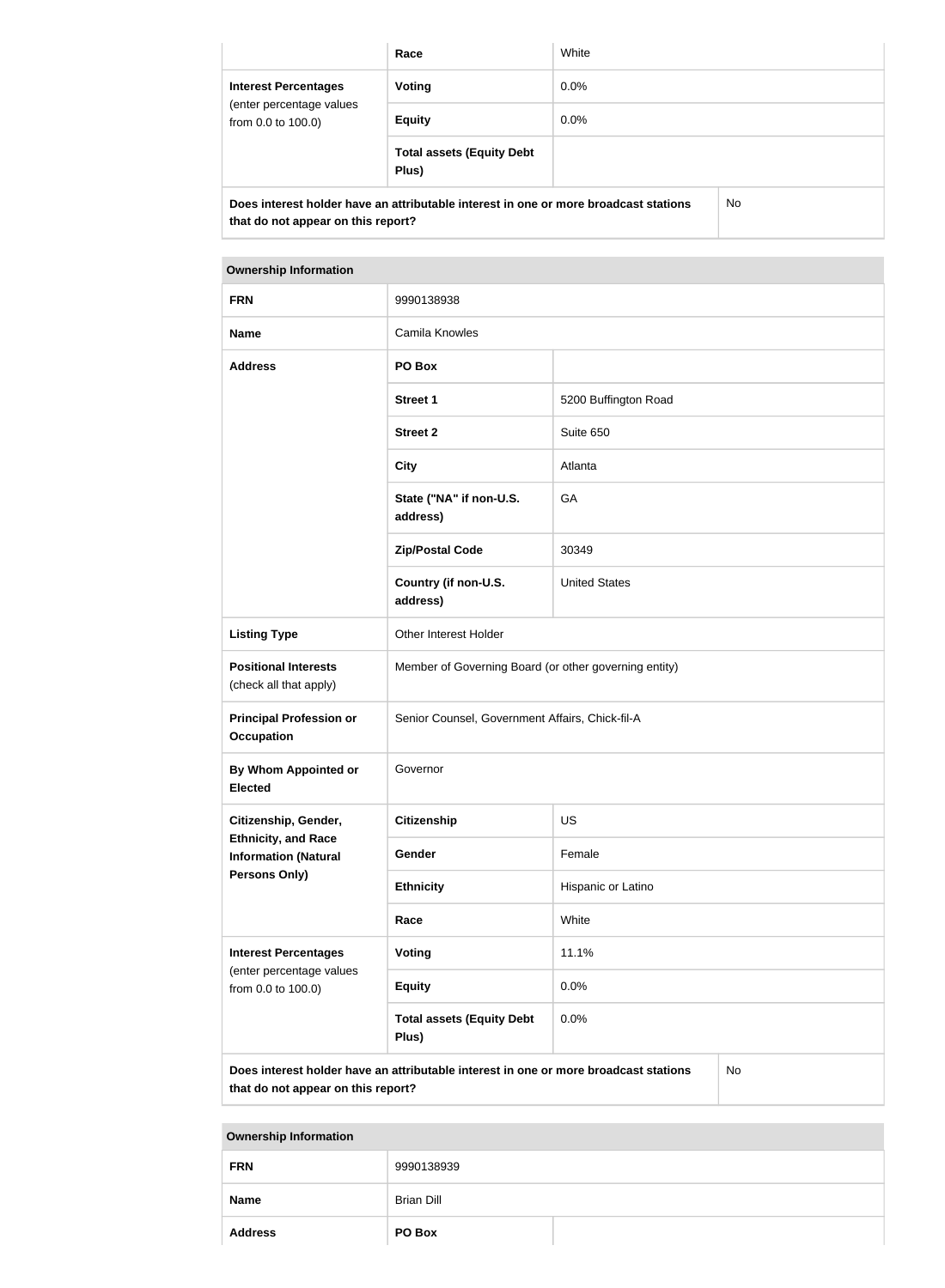|                                                                                            | <b>Street 1</b>                                                                                                                    | 332 Brookstone Drive   |  |
|--------------------------------------------------------------------------------------------|------------------------------------------------------------------------------------------------------------------------------------|------------------------|--|
|                                                                                            | <b>Street 2</b>                                                                                                                    |                        |  |
|                                                                                            | <b>City</b>                                                                                                                        | Carrollton             |  |
|                                                                                            | State ("NA" if non-U.S.<br>address)                                                                                                | GA                     |  |
|                                                                                            | <b>Zip/Postal Code</b>                                                                                                             | 30116                  |  |
|                                                                                            | Country (if non-U.S.<br>address)                                                                                                   | <b>United States</b>   |  |
| <b>Listing Type</b>                                                                        | Other Interest Holder                                                                                                              |                        |  |
| <b>Positional Interests</b><br>(check all that apply)                                      | Officer, Other - Board Chair, Georgia Public Telecommunications CommissionMember of<br>Governing Board (or other governing entity) |                        |  |
| <b>Principal Profession or</b><br><b>Occupation</b>                                        | Vice President of External Affairs, Tanner Health System                                                                           |                        |  |
| <b>By Whom Appointed or</b><br><b>Elected</b>                                              | Governor                                                                                                                           |                        |  |
| Citizenship, Gender,                                                                       | <b>Citizenship</b>                                                                                                                 | US                     |  |
| <b>Ethnicity, and Race</b><br><b>Information (Natural</b>                                  | Gender                                                                                                                             | Male                   |  |
| <b>Persons Only)</b>                                                                       | <b>Ethnicity</b>                                                                                                                   | Not Hispanic or Latino |  |
|                                                                                            | Race                                                                                                                               | White                  |  |
| <b>Interest Percentages</b>                                                                | <b>Voting</b>                                                                                                                      | 11.1%                  |  |
| (enter percentage values<br>from 0.0 to 100.0)                                             | <b>Equity</b>                                                                                                                      | 0.0%                   |  |
|                                                                                            | <b>Total assets (Equity Debt</b><br>Plus)                                                                                          | 0.0%                   |  |
| Does interest holder have an attributable interest in one or more broadcast stations<br>No |                                                                                                                                    |                        |  |

No

| <b>FRN</b>                                            | 9990138941                                            |                      |
|-------------------------------------------------------|-------------------------------------------------------|----------------------|
| <b>Name</b>                                           | <b>Jerald Mitchell</b>                                |                      |
| <b>Address</b>                                        | PO Box                                                |                      |
|                                                       | <b>Street 1</b>                                       | 1200 6th Ave.        |
|                                                       | <b>Street 2</b>                                       |                      |
|                                                       | <b>City</b>                                           | Columbus             |
|                                                       | State ("NA" if non-U.S.<br>address)                   | <b>GA</b>            |
|                                                       | <b>Zip/Postal Code</b>                                | 31902                |
|                                                       | Country (if non-U.S.<br>address)                      | <b>United States</b> |
| <b>Listing Type</b>                                   | <b>Other Interest Holder</b>                          |                      |
| <b>Positional Interests</b><br>(check all that apply) | Member of Governing Board (or other governing entity) |                      |
|                                                       |                                                       |                      |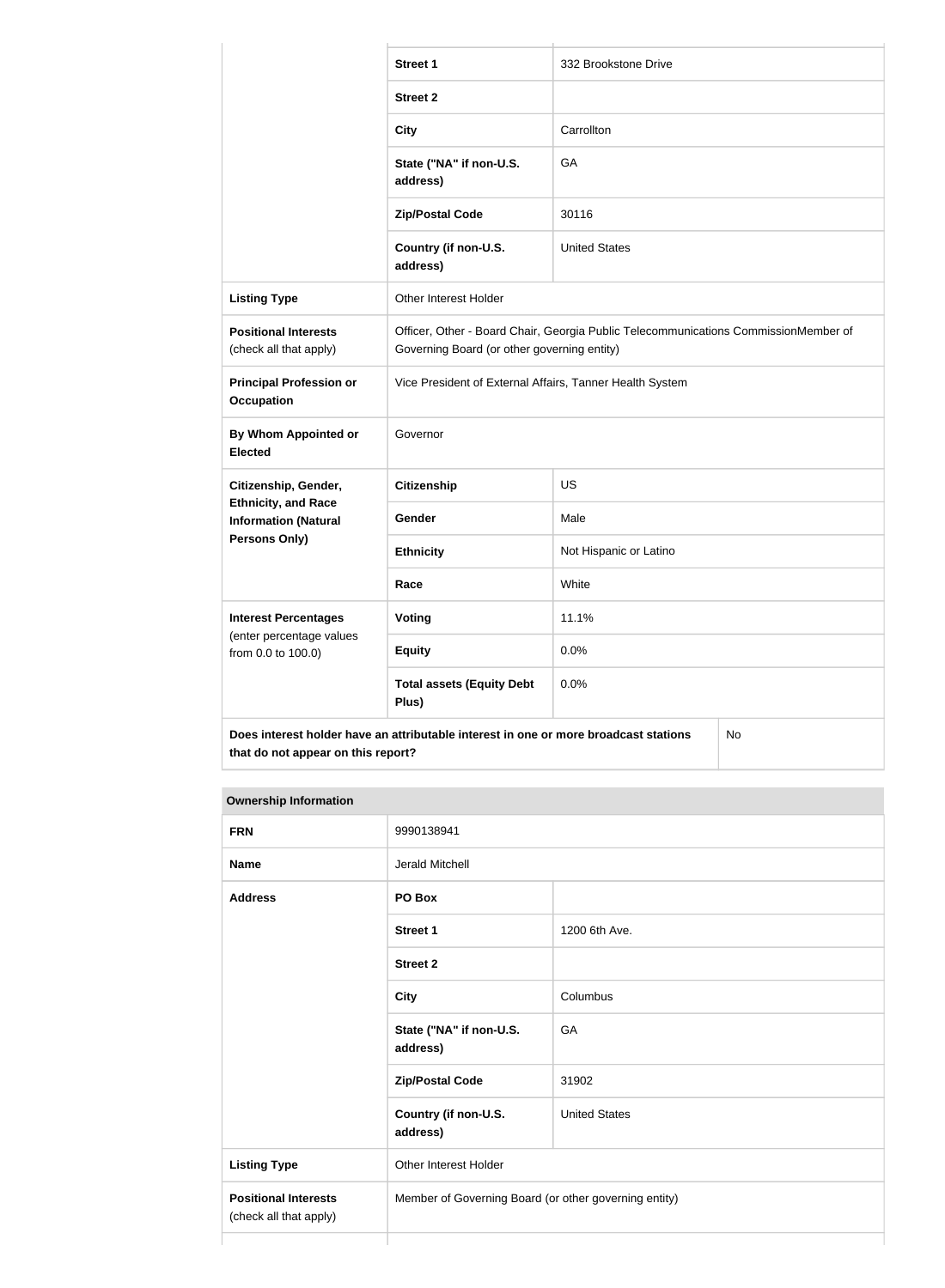| <b>Principal Profession or</b><br><b>Occupation</b>                                                | <b>Chief Executive Officer</b>                                                       |                                  |
|----------------------------------------------------------------------------------------------------|--------------------------------------------------------------------------------------|----------------------------------|
| By Whom Appointed or<br><b>Elected</b>                                                             | Governor                                                                             |                                  |
| Citizenship, Gender,<br><b>Ethnicity, and Race</b><br><b>Information (Natural</b><br>Persons Only) | <b>Citizenship</b>                                                                   | <b>US</b>                        |
|                                                                                                    | Gender                                                                               | Male                             |
|                                                                                                    | <b>Ethnicity</b>                                                                     | Not Hispanic or Latino           |
|                                                                                                    | Race                                                                                 | <b>Black or African American</b> |
| <b>Interest Percentages</b>                                                                        | <b>Voting</b>                                                                        | 11.1%                            |
| (enter percentage values<br>from 0.0 to 100.0)                                                     | <b>Equity</b>                                                                        | 0.0%                             |
|                                                                                                    | <b>Total assets (Equity Debt</b><br>Plus)                                            | 0.0%                             |
| that do not appear on this report?                                                                 | Does interest holder have an attributable interest in one or more broadcast stations | No                               |

| <b>FRN</b>                                                | 9990147370                                            |                        |
|-----------------------------------------------------------|-------------------------------------------------------|------------------------|
| <b>Name</b>                                               | Mark Parkman                                          |                        |
| <b>Address</b>                                            | PO Box                                                |                        |
|                                                           | <b>Street 1</b>                                       | 1187 Southwood Circle  |
|                                                           | <b>Street 2</b>                                       |                        |
|                                                           | <b>City</b>                                           | Statham                |
|                                                           | State ("NA" if non-U.S.<br>address)                   | GA                     |
|                                                           | <b>Zip/Postal Code</b>                                | 30666                  |
|                                                           | Country (if non-U.S.<br>address)                      | <b>United States</b>   |
| <b>Listing Type</b>                                       | Other Interest Holder                                 |                        |
| <b>Positional Interests</b><br>(check all that apply)     | Member of Governing Board (or other governing entity) |                        |
| <b>Principal Profession or</b><br><b>Occupation</b>       | General Manager, Olympic Channel Services             |                        |
| By Whom Appointed or<br><b>Elected</b>                    | Governor                                              |                        |
| Citizenship, Gender,                                      | <b>Citizenship</b>                                    | US                     |
| <b>Ethnicity, and Race</b><br><b>Information (Natural</b> | Gender                                                | Male                   |
| Persons Only)                                             | <b>Ethnicity</b>                                      | Not Hispanic or Latino |
|                                                           | Race                                                  | White                  |
| <b>Interest Percentages</b>                               | <b>Voting</b>                                         | 11.1%                  |
| (enter percentage values<br>from 0.0 to 100.0)            | <b>Equity</b>                                         | 0.0%                   |
|                                                           | <b>Total assets (Equity Debt</b>                      |                        |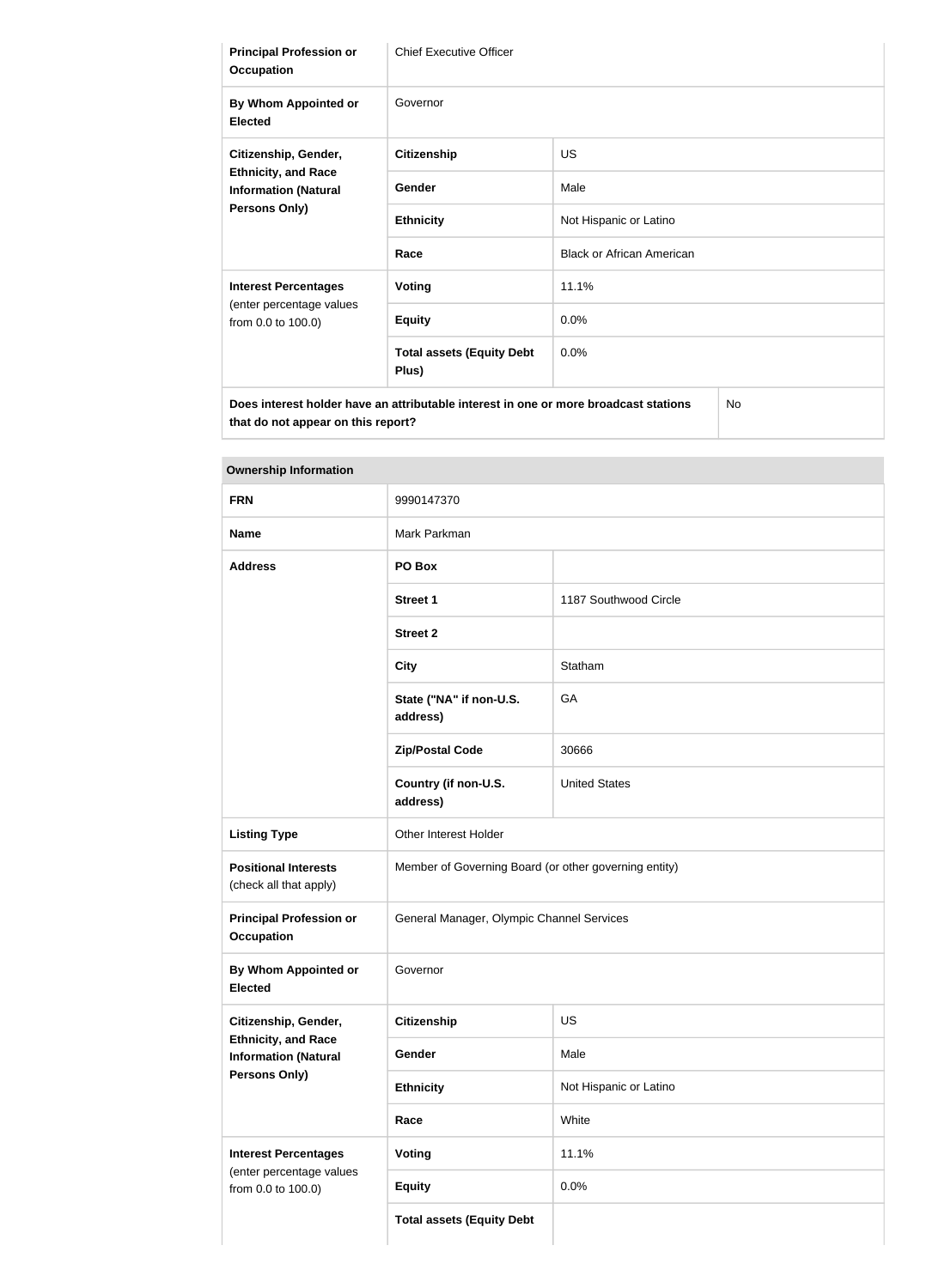**Does interest holder have an attributable interest in one or more broadcast stations that do not appear on this report?**

No

| <b>Ownership Information</b>                                                      |                                                                                      |                        |    |
|-----------------------------------------------------------------------------------|--------------------------------------------------------------------------------------|------------------------|----|
| <b>FRN</b>                                                                        | 9990147373                                                                           |                        |    |
| <b>Name</b>                                                                       | <b>Alvin Wilbanks</b>                                                                |                        |    |
| <b>Address</b>                                                                    | PO Box                                                                               |                        |    |
|                                                                                   | <b>Street 1</b>                                                                      | 3684 Woodlawn Ct.      |    |
|                                                                                   | <b>Street 2</b>                                                                      |                        |    |
|                                                                                   | <b>City</b>                                                                          | <b>Buford</b>          |    |
|                                                                                   | State ("NA" if non-U.S.<br>address)                                                  | GA                     |    |
|                                                                                   | <b>Zip/Postal Code</b>                                                               | 30519                  |    |
|                                                                                   | Country (if non-U.S.<br>address)                                                     | <b>United States</b>   |    |
| <b>Listing Type</b>                                                               | Other Interest Holder                                                                |                        |    |
| <b>Positional Interests</b><br>(check all that apply)                             | Member of Governing Board (or other governing entity)                                |                        |    |
| <b>Principal Profession or</b><br><b>Occupation</b>                               | Retired, Superintendent, Gwinnett County Public Schools                              |                        |    |
| <b>By Whom Appointed or</b><br><b>Elected</b>                                     | Governor                                                                             |                        |    |
| Citizenship, Gender,                                                              | Citizenship                                                                          | <b>US</b>              |    |
| <b>Ethnicity, and Race</b><br><b>Information (Natural</b><br><b>Persons Only)</b> | Gender                                                                               | Male                   |    |
|                                                                                   | <b>Ethnicity</b>                                                                     | Not Hispanic or Latino |    |
|                                                                                   | Race                                                                                 | White                  |    |
| <b>Interest Percentages</b><br>(enter percentage values<br>from 0.0 to 100.0)     | Voting                                                                               | 11.1%                  |    |
|                                                                                   | <b>Equity</b>                                                                        | 0.0%                   |    |
|                                                                                   | <b>Total assets (Equity Debt</b><br>Plus)                                            |                        |    |
| that do not appear on this report?                                                | Does interest holder have an attributable interest in one or more broadcast stations |                        | No |

| <b>Ownership Information</b> |  |
|------------------------------|--|
|------------------------------|--|

| <b>FRN</b>     | 9990147379              |                        |
|----------------|-------------------------|------------------------|
| <b>Name</b>    | William Gregory Garrett |                        |
| <b>Address</b> | PO Box                  |                        |
|                | <b>Street 1</b>         | 1441 North Shore Drive |
|                | <b>Street 2</b>         |                        |
|                | <b>City</b>             | Greensboro             |
|                |                         |                        |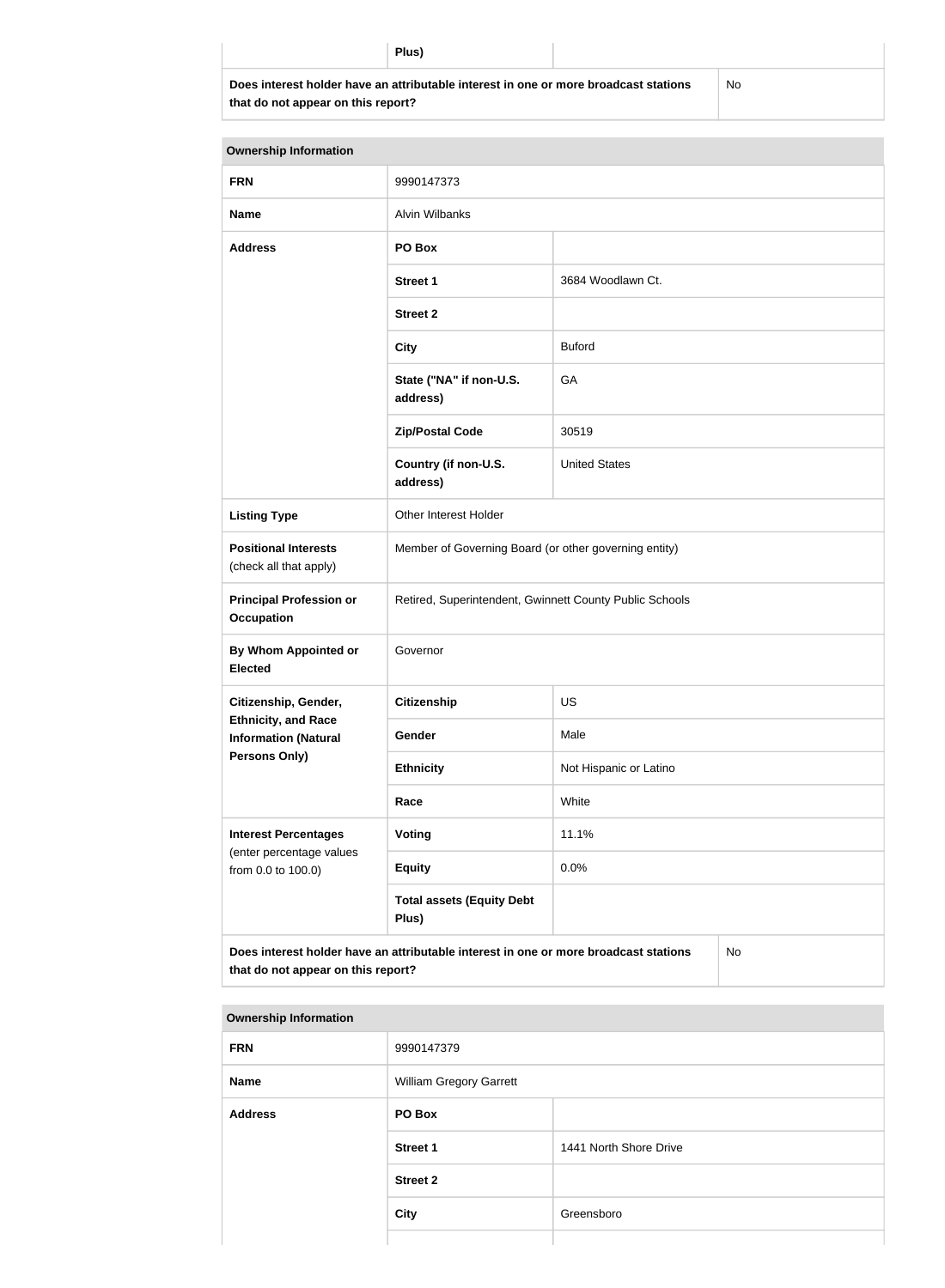|                                                                                                                                                                                                             | State ("NA" if non-U.S.<br>address)                   | GA                     |  |
|-------------------------------------------------------------------------------------------------------------------------------------------------------------------------------------------------------------|-------------------------------------------------------|------------------------|--|
|                                                                                                                                                                                                             | <b>Zip/Postal Code</b>                                | 30642                  |  |
|                                                                                                                                                                                                             | Country (if non-U.S.<br>address)                      | <b>United States</b>   |  |
| <b>Listing Type</b>                                                                                                                                                                                         | <b>Other Interest Holder</b>                          |                        |  |
| <b>Positional Interests</b><br>(check all that apply)                                                                                                                                                       | Member of Governing Board (or other governing entity) |                        |  |
| <b>Principal Profession or</b><br><b>Occupation</b>                                                                                                                                                         | Chief Executive Officer, TeleNet Marketing Solutions  |                        |  |
| By Whom Appointed or<br><b>Elected</b>                                                                                                                                                                      | Governor                                              |                        |  |
| Citizenship, Gender,                                                                                                                                                                                        | <b>Citizenship</b>                                    | <b>US</b>              |  |
| <b>Ethnicity, and Race</b><br><b>Information (Natural</b>                                                                                                                                                   | Gender                                                | Male                   |  |
| Persons Only)                                                                                                                                                                                               | <b>Ethnicity</b>                                      | Not Hispanic or Latino |  |
|                                                                                                                                                                                                             | Race                                                  | White                  |  |
| <b>Interest Percentages</b><br>(enter percentage values<br>from 0.0 to 100.0)                                                                                                                               | <b>Voting</b>                                         | 11.1%                  |  |
|                                                                                                                                                                                                             | <b>Equity</b>                                         | 0.0%                   |  |
|                                                                                                                                                                                                             | <b>Total assets (Equity Debt</b><br>Plus)             |                        |  |
| Does interest holder have an attributable interest in one or more broadcast stations<br><b>No</b><br>that do not appear on this report?                                                                     |                                                       |                        |  |
| (b) Respondent certifies that any interests, including equity, financial, or voting<br>Yes<br>interests, not reported in this filing are non-attributable.<br>If "No," submit as an exhibit an explanation. |                                                       |                        |  |

| (c) Is Respondent seeking an attribution exemption for any officer or director with<br>duties wholly unrelated to the Licensee(s)?                                                                                             | No |
|--------------------------------------------------------------------------------------------------------------------------------------------------------------------------------------------------------------------------------|----|
| If "Yes," complete the information in the required fields and submit an Exhibit fully describing<br>that individual's duties and responsibilities, and explaining why that individual should not be<br>attributed an interest. |    |

## **3. Organizational Chart (Licensees Only)**

Attach a flowchart or similar document showing the Licensee's vertical ownership structure including the Licensee and all entities that have attributable interests in the Licensee. Licensees with a single parent entity may provide a brief explanatory textual Exhibit in lieu of a flowchart or similar document. Licensees without parent entities should so indicate in a textual Exhibit.

**Non-Licensee Respondents should select "N/A" in response to this question.**

Respondent is the direct licensee of the Stations.

## **Section III - Certification**

| <b>Certification</b> | <b>Section</b>                  | Question | Response |
|----------------------|---------------------------------|----------|----------|
|                      | <b>Authorized Party to Sign</b> |          |          |